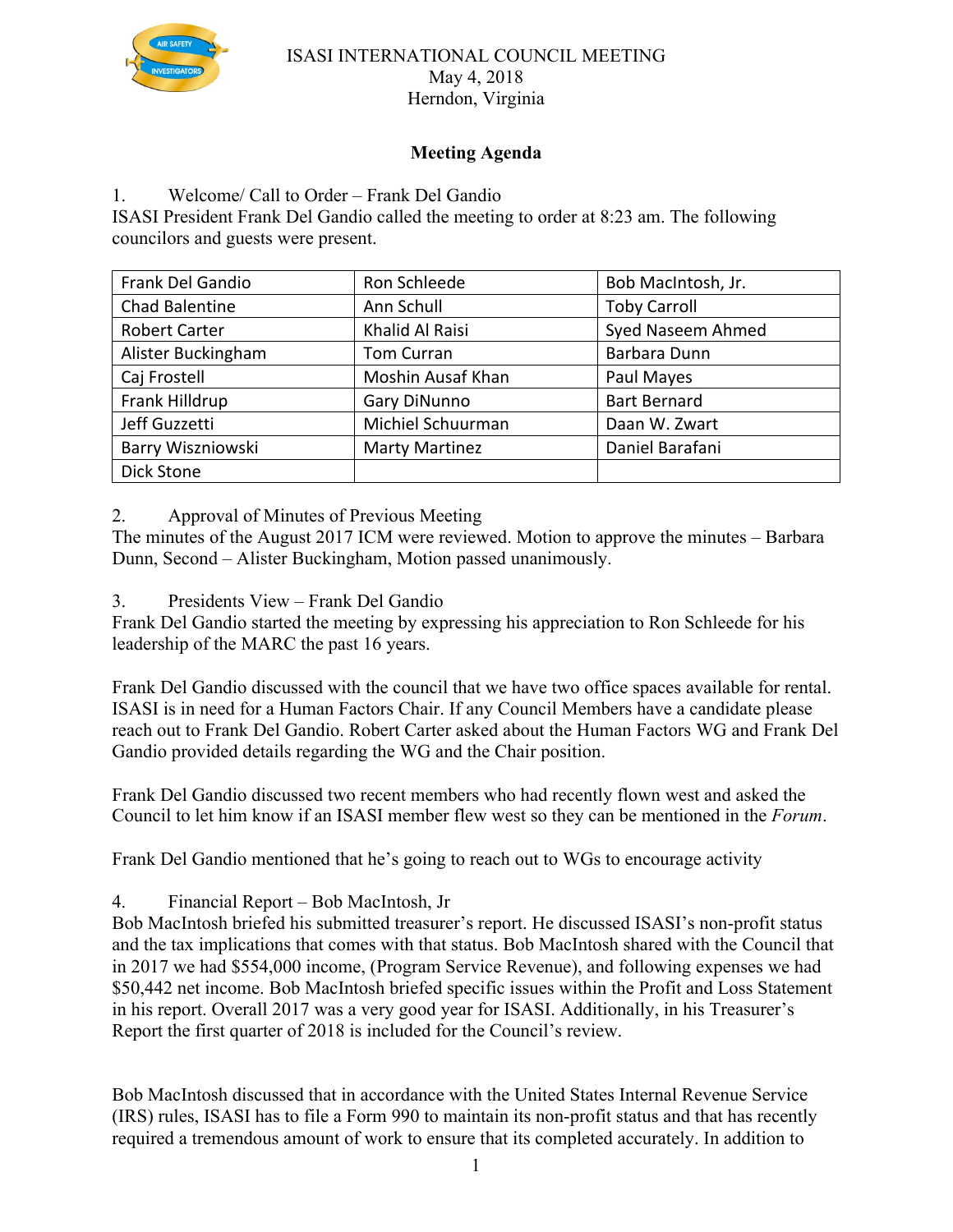ISASI's funds, we also keep monies for the Southeast Asia society and for the inactive Northern California Regional Chapter.

Adding to Frank Del Gandio's comment, it would be financially helpful to rent out the two offices spaces that we have available. Bob MacIntosh reiterated that seminars are always the key piece that is able to provide the profits for the association.

Bob MacIntosh mentioned that from a financial perspective its important to continue to build up and keep corporate members and sponsorships.

Barbara Dunn asked about Line Item 883 – Management Council - Other on the Profit and Loss statement. Ann Schull said that the line item covers travel and expenses for Women in Aviation, along with travel to San Diego.

Barry Wiszniowski asked about Line Item 601 – Dues – New Individual member, where are the new members coming from? Ann Schull, Frank Del Gandio, and Ron Schleede said that the majority of the new members come from our outreach efforts, including Women in Aviation and Reachouts, along with new members from universities, Pakistan, SCSI, Delft, Cranfield, Embry-Riddle, and Korea.

Frank Hildrup asked about enticing new members, what are the benefits of ISASI Membership? There were discussions regarding the benefits and it was discussed that there is a section on the website under 'About' that highlights the benefits of both individual and corporate membership.

Frank Del Gandio thanked Bob MacIntosh for all of his time and effort in putting together the report and the IRS Form 990.

Motion to accept the report – Frank Hildrup, Second – Barbara Dunn, Motion passed unanimously.

## 5. Membership Report – Frank Del Gandio

Frank Del Gandio briefed that there have been 189 new individual members and 13 new corporate members. The total ISASI membership is 1271 individuals with 130 corporate members.

There were discussions regarding the delinquent members list and Frank Del Gandio asked Council members to reach out to delinquent members.

Frank Del Gandio discussed the importance of prompt payment for new member applications – Council members need to make sure applications are legible and ensure accurate payment information is included. Ann Schull is spending a tremendous amount of time trying to process membership applications that are incomplete and/ or illegible.

Paul Mayes asked about contacting corporate members. Is there a way to contact members on corporate list? Ann Schull can also send councilors corporate member information.

Ron Schleede discussed the value of sending individual society members emails, which also provides an opportunity to keep the membership informed on activities.

Paul Mayes stated that he would like to be able to contact corporate members in Australia.

Motion to accept the report – Barbara Dunn, Second – Michiel Schuurman, Motion passed.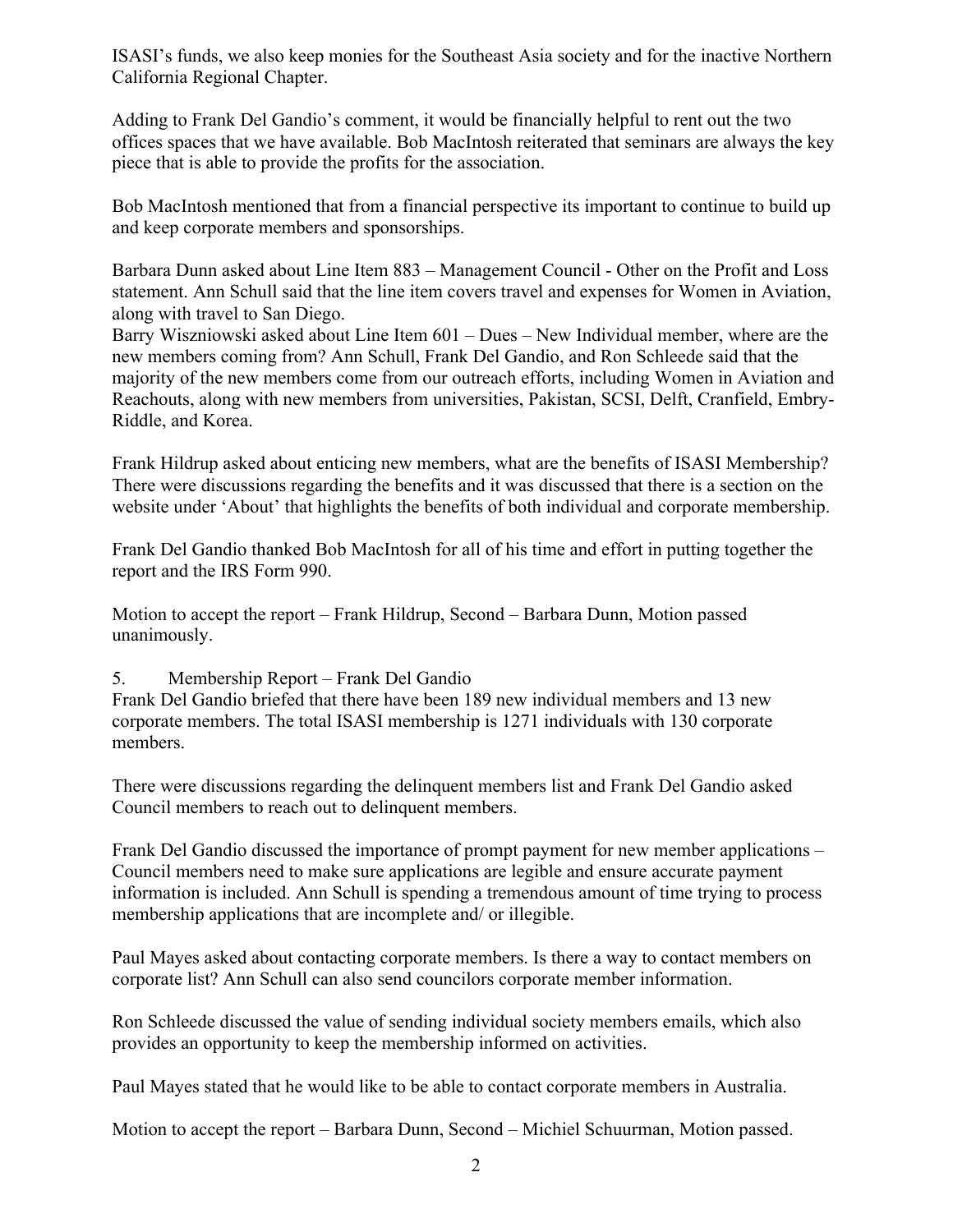6. Report of the ISASI Forum Editor – Gary DiNunno

Gary DiNunno has been working on the issues with delivery of the *Forum* in Pakistan. Ann Schull identified a line in the labels that was missing so that is being updated. Pakistan discussed the digital-only version and there is some savings. Based on a recent membership poll, 113 members asked for digital only. This would be a savings of \$120 per issue.

Gary DiNunno would like to proceed with moving forward on digital-only subscriptions. He is still determining whether that will be to send digital file of the magazine or provide a link to the website.

The Council agreed for Gary DiNunno to move forward with digital subscription

7. Vice Presidents Report – Ron Schleede Nothing to report

8. Secretary's Report – Chad Balentine

Chad Balentine briefed his submitted report. He also expressed his thanks to Barbara Dunn for the Council pre-reads, as well as to Ann Schull for the agenda development.

#### 9. Executive Advisors Report – Richard Stone

Richard Stone discussed the helicopter paper that was presented in San Diego. Richard Stone is having a difficulty getting the United States helicopter industry to 'step up'. Richard Stone asked the Council if anyone has any ideas to let him know.

Richard Stone discussed a reachout from a reporter on an Iceland accident involving a B757. Robert Carter thanked Richard Stone for reaching out on the EMS helicopter concerns. It garnered conversations within the United Kingdom AAIB. Robert Carter mentioned that he would talk with Richard Stone about the Iceland accident. Frank Hildrup also offered to talk to Richard Stone on the B757 accident in Iceland. Bob MacIntosh talked about the work being done to improve aviation helicopter safety in Hawaii.

Barbara Dunn discussed a helicopter safety summit that occurs annually and perhaps ISASI should provide a presence there and interact with that group.

Toby Carroll suggested that we get in touch with the Vice-President at Bristow helicopters to discuss ISASI's concerns.

Richard Stone also discussed the United States Helicopter Safety Team and his conversations on CAST and voluntary safety programs.

Caj Frostell also mentioned that in some places around the world helicopter emergency medical operations (HEMS) have gone to two pilot operations.

The Council discussed the challenges of the helicopter safety and efforts to work with that community.

## 10. Website review – Richard Stone

Richard Stone thanked Alicia Storey and her team for the fantastic work on the website. Barbara Dunn discussed a new website for the 2018 seminar and thanked Alicia Storey and her team for their work. Ron Schleede mentioned that MARC has a new logo and thanked Alicia Storey for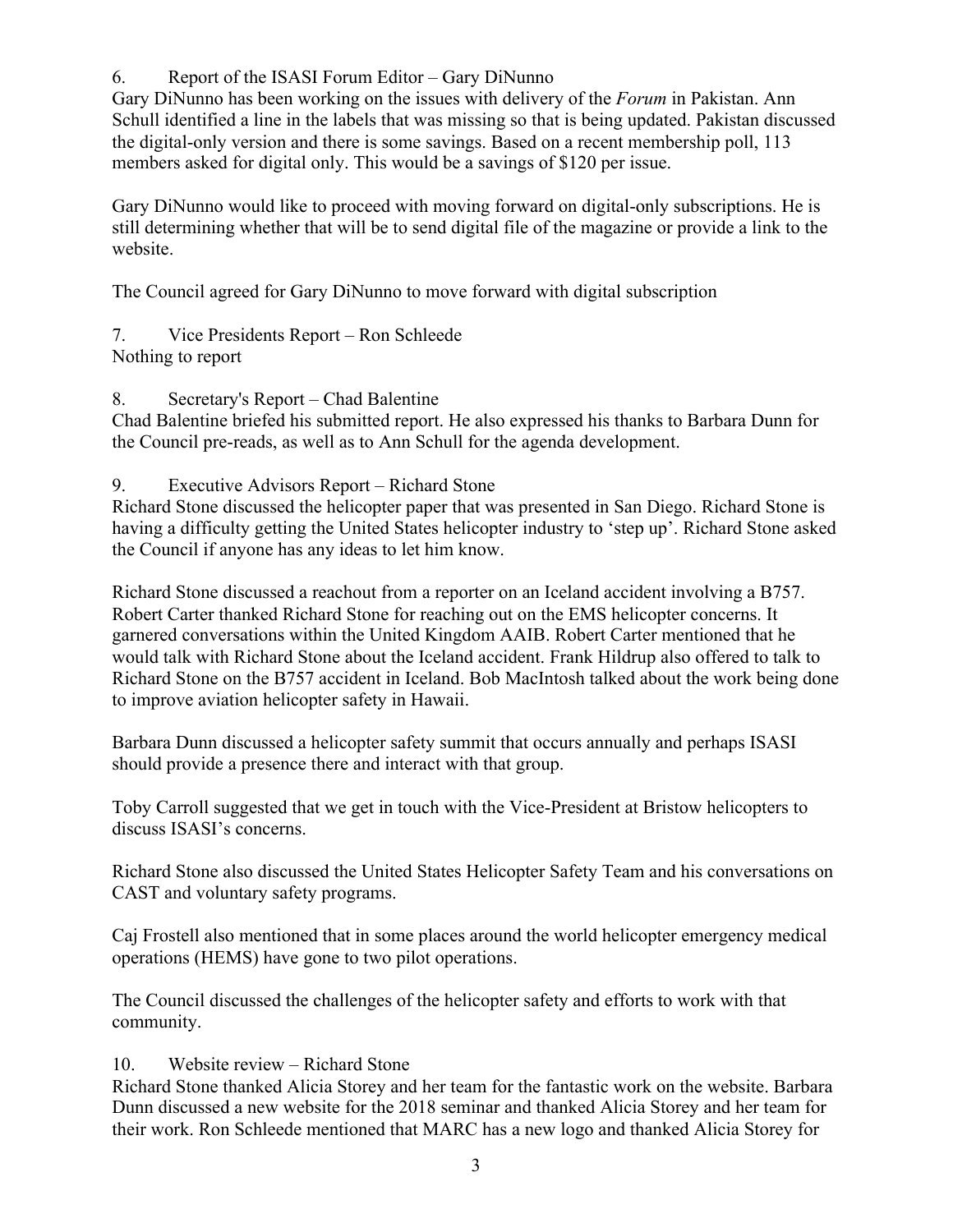the work on the logo. Robert Carter asked about getting Alicia Storey's contact info, Ann Schull will provide that info.

#### 11. Seminars – Barbara Dunn

a. 2017 San Diego

Barbara Dunn briefed the 2017 San Diego Seminar. The seminar had a profit of \$58,790. There were extra expenses due to increases in food and beverage expenses. Barbara Dunn thanked Richard Stone and Elaine Parker for all of their assistance. Barbara Dunn recounted the week and she finished by ceremoniously passing the cow bell to Khalid Al Raisi.

Motion to accept the report – Alister Buckingham, Second – Frank Hildrup, Motion passed.

#### b. 2018 Dubai

Tom Curran briefed the upcoming Dubai seminar, which will be held Oct 29 – Nov 1. Sponsorships for the event have so far exceeded expectations. There will be three tutorials on Monday – future challenges, military aircraft accident, and materials failures.

Tom Curran briefed the Council on the paper selection process

The Seminar will be held at the Intercontinental Hotel. Tuesday's Social Activity will be a dinner cruise. This year the Gala Dinner will be Wednesday night. Friday will be the Optional Tour to Abu Dhabi.

Frank Del Gandio thanked the team for all their work and look forward to the seminar.

## c. 2019 The Hague

Daan Zwart briefed the upcoming seminar preparation in The Hague. The seminar is scheduled for the first week of September 2019. The Seminar is being put together with the cooperation of VNV (Dutch ALPA), the Dutch Safety Board, and the Delft University of Technology. The Seminar venue will be the World Forum The Hague.

There are two hotel options: Marriott The Hague, which has a total of 300 available rooms and the Novotel, which has a total of 200 available rooms (as overflow).

The schedule of events is Sunday the Council will meet in the morning followed by a tour of the reconstruction site of MH17 in the afternoon as part of the ISASI 2019 program . The MH 17 will be an additional item to the main program open to a fixed number of attendees. Monday will be the Tutorials and Welcome Reception. Tuesday through Thursday will be the Seminar held at the World Forum.

The Social Program: Tuesday – Louwman Museum – Offsite Dinner Thursday – Gala Dinner – Kurhaus Scheveningen Beach

Companion Program will include tour of old and new Holland, along with windmills, water and cheese.

The Friday Optional Tour will be an all-day tour of Amsterdam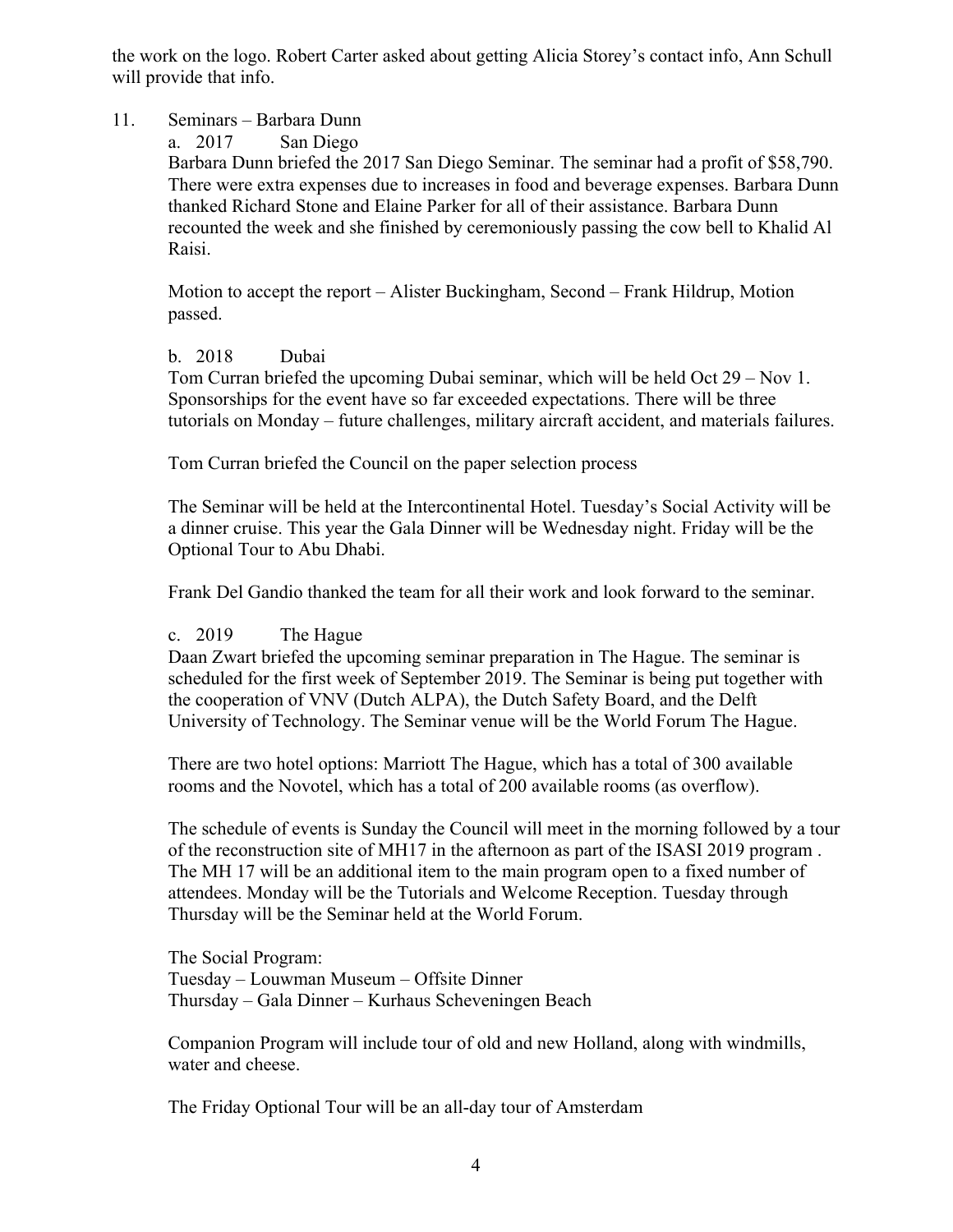Expected Delegate Fees: 640 – 700 euro's (which is \$740-\$800 at the current euro/\$ exchange rate.)

The Seminar Committee is expecting 100,000 Euro in local sponsorships.

Theme: Future Safety: Has the past become irrelevant?

# d. 2020 Montreal

Barbara Dunn briefed that the hotel contract is signed and is expected to be the first week of September 2020 at the Sheraton in Montreal.

12. Reports of National Societies/Councilors: a. *AsiaSASI – Chong Chow Wah*

## *b. ASASI – Paul Mayes*

Paul Mayes briefed their submitted report. They have had 120 renewals. *ASASI* is hosting the next ANZSASI Seminar in Melbourne, Victoria. Paul Mayes discussed concerns with lack of sponsorship for the seminar. Additionally, there are concerns with not being able to attract new members. There are other conferences that have taken some safety professionals that may have joined *ASASI* or attended their seminar. Paul Mayes discussed the term 'air safety investigator'. Are other national societies seeing the same issue? Ron Schleede discussed concerns with seminar sponsorships to follow on with *ASASI*'s concerns.

Paul is recommending a Membership Development Team at *ASASI* to generate ideas for increasing membership.

## *c. CSASI – Barbara Dunn*

Barbara Dunn briefed the Council that CSASI has approximately 100 members in the society, including 5 new members from SCSI. Barbara Dunn will follow up on corporate members that are delinquent. Right now the focus of the society is on the 2020 seminar.

## *d. ESASI – Robert Carter*

Robert Carter briefed his submitted report. Robert Carter discussed the executive committee along with their successful seminar that they held in Ljubljana, Slovenia with over 100 in attendance. They are hosting their 2018 seminar in Latvia May 23-24. They are working with the seminar committee setting up the 2019 seminar in The Hague. Robert Carter briefed that they are working with the delinquent members and have also set up a Twitter *ESASI* account.

## e. *KSASI – Jenny Yoo*

# f. *LARSASI* –*Daniel O. Barafani*

Daniel Barafani briefed the committee on re-energizing *LARSASI* which has occurred over the past 3 years. They are very appreciative of ISASI in helping them get the regional society re-activated. Frank Del Gandio welcomed Daniel Barafani to the Council and there is a possibility of doing a Reachout. Frank Del Gandio is looking forward to helping them rejuvenating the regional society.

## g. *MENASASI – Kalid Walid Al Raisi, Tom Curran*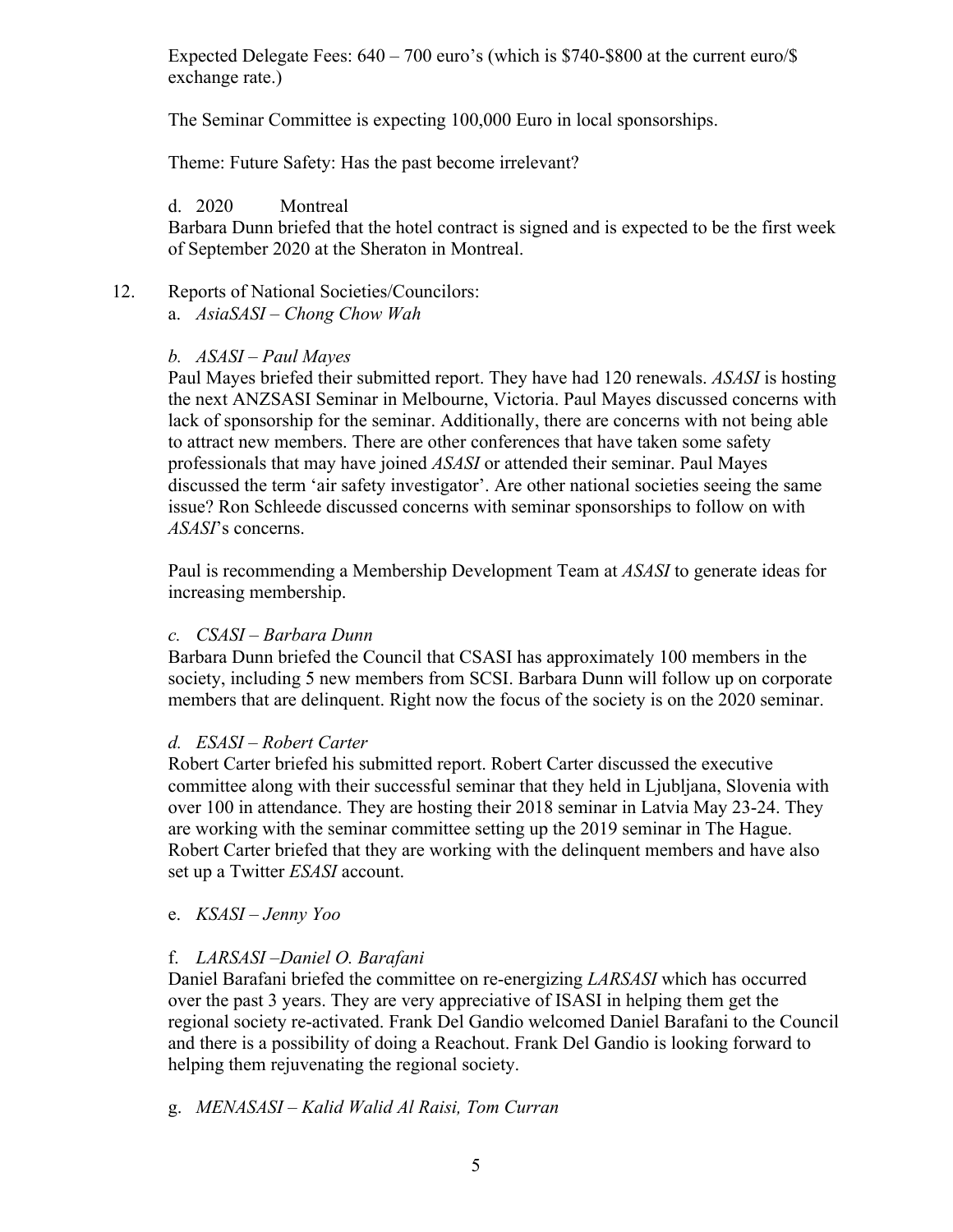Kalid Walid Al Raisi briefed a course in Bahrain that they held on accident investigation. They have increased their membership after their last seminar. The next seminar will be held in Jordan 2019. Their major effort is in preparing for the 2018 Seminar in Dubai.

#### h. *NZSASI –Alister Buckingham*

Alister Buckingham briefed his submitted report. They will host the annual ANZSASI regional seminar in Wellington, in June 2019.

## i. *PakistanSASI* – *Naseem Ahmed*

Naseem Ahmed briefed his submitted report. They held a seminar in Islamabad in December 2017 and had over 300 attendees, as well as a 5-day course with the Pakistan Air Force April 2-6, 2018, along with a 5-day risk management course April 9-13, 2018. They are planning on holding an additional seminar in Lahore. They are very involved in the universities and military.

# j. *USSASI* – Toby Carroll

Toby Carroll briefed his submitted report. They are currently recruiting for two regional chapters. Steve Demko is the new President for the NERC and has plan to reinvigorate the chapter. Toby Carroll briefed the desire to hold a US Seminar when the International Seminar is in North America. Toby Carroll has been working with the *SERC* to host a joint event in Savanah. The society is looking at developing webinars to engage members of the society.

## k. *International Councilor –* Caj Frostell

Caj Frostell has visited West Africa twice in 2018. Nigeria is tremendously active and they are looking to reactivate their corporate membership. Their flight recorder lab has been updated and is now being utilized. They are hoping to provide training on reading out recorders at the lab.

- 13. Rudy Kapustin Scholarship Chad Balentine Chad briefed his submitted report. The committee received eleven submissions and selected four scholarship recipients.
- 14. Reports of the ISASI Committees

## 15. Reports of the Working Groups

Cabin Safety WG – Barbara Dunn

Barbara Dunn briefed that the work group has been working with the ICAO Cabin Safety Group and have developed several papers that have been approved and disseminated. Transport Canada has asked the public for comments on the feasibility of mandating child restraint systems. This was as a result of a recommendation from the TSB following an accident in northern Canada. The work group last met in San Diego.

Corporate Affairs – Erin Carroll Report received

#### Airports WG – David Gleave

David Gleave briefed the Council that the Airport working group has three members. He also mentioned that there is not a box for the Airport working group on the application. David Gleave discussed the differences between ICAO and the US, so any additional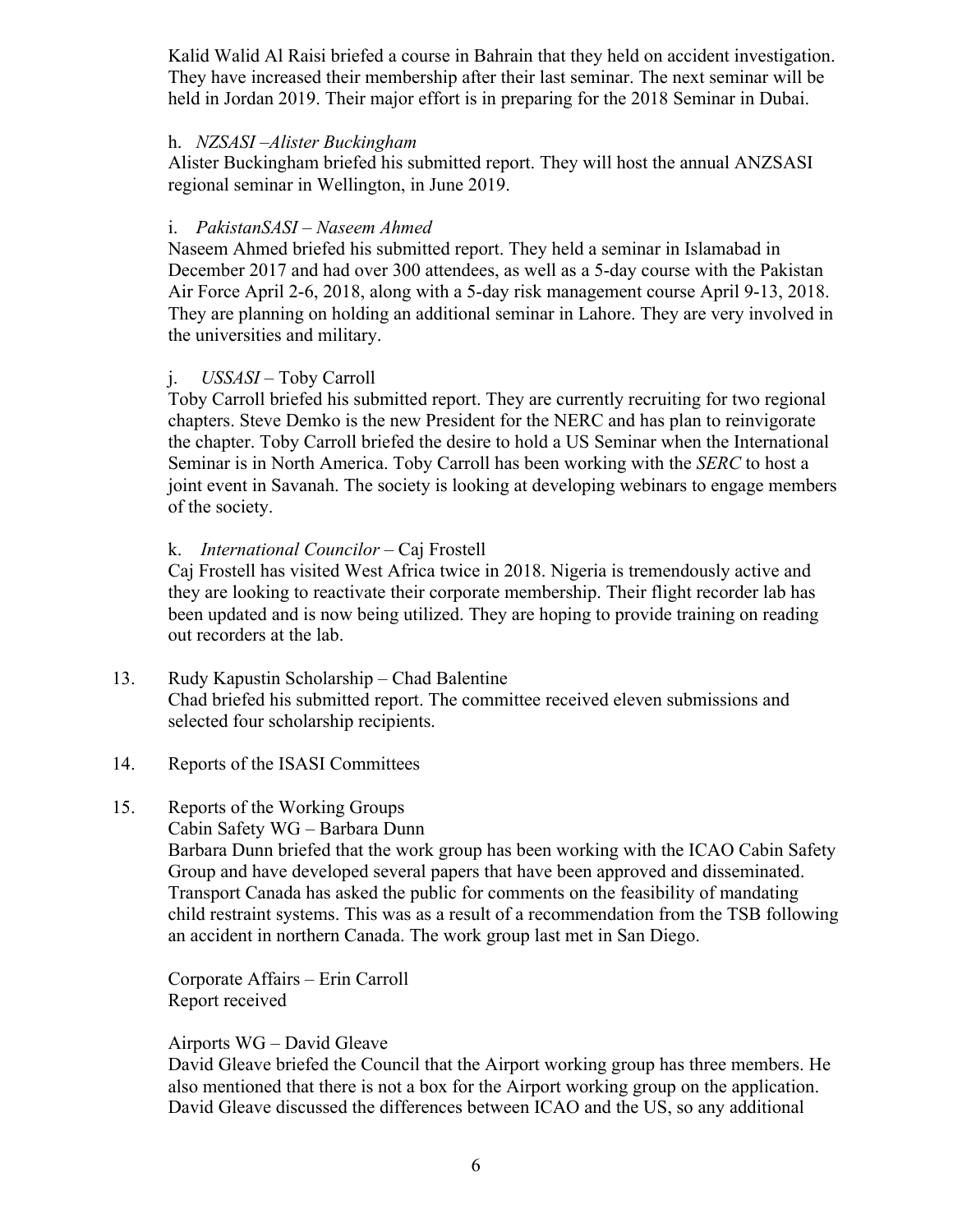work requires two separate sections. David Gleave briefed areas that he is planning to look at and asked the Council for their input.

- 16. ISASI Coordinator of Student Outreach & Mentoring Report Anthony Brickhouse Anthony Brickhouse provided a written report.
- 17. Old Business

17-1 Society Policy Discussion – Dick Stone Tabled until the Dubai Council meeting

17-2 Honorary Membership Submission for the Honorable Virgil P. Moshansky The council discussed the submission for granting an honorary membership to the Honorable Virgil P. Moshansky. A vote was made not to accept the request for honorary membership.

#### 17-3 ISASI Membership Application

Barbara Dunn briefed the application form update and the differences between the Canadian and Australian form. Robert Carter asked the changing the location of the classification of membership. Ron Schleede discussed challenges with getting signatures, an email from a member would suffice, if the new prospective member does not know any members then they can send resume.

Motion to approve the minutes – Robert Carter, Second – Naseem Ahmed, Motion passed

Barbara Dunn thanked Ann Schull for all her work on the new application form.

#### 18. New Business

18-1 Seminar Presentations: Selection and Distribution – Policy Recommendations Frank Del Gandio briefed the Council on concerns regarding paper selection, technical program, publishing papers, and PowerPoint development. Delft University is helping ISASI develop additional guidance for PowerPoint development.

Technical Program – Jeff Guzzetti mentioned that presenters should not be able to sell, and each presentation should have clear takeaway. Barbara Dunn discussed that selection committee reviews abstract, the challenge is that the selection committee is not able to review the entire voice track of the presentation.

Frank Del Gandio would like to expand the policy manual so that the President would appoint a 3-person review board that would be part of the abstract selection committee. Right now, the policy manual has a 3-person review board for publication in the *Forum*. Robert Carter discussed that Augsburg and Iceland were very good technical programs. Robert Carter believes that it should remain a local selection committee. Jeff Guzzetti emphasized importance of asking for takeaways to be part of the abstract submission. Michiel Schuurman discussed that at AIAA's (The American Institute of Aeronautics and Astronautics) the process 'no paper, no podium' and a 1000-word abstract is implemented. Tom Curran expressed concerns with taking away from the local selection committee, for them the family assistance was an important topic to be discussed. Barbara Dunn stated that based on abstract and PowerPoint of the presentation at issue from the San Diego seminar, there was no way to know that there was going to be an issue with the presentation.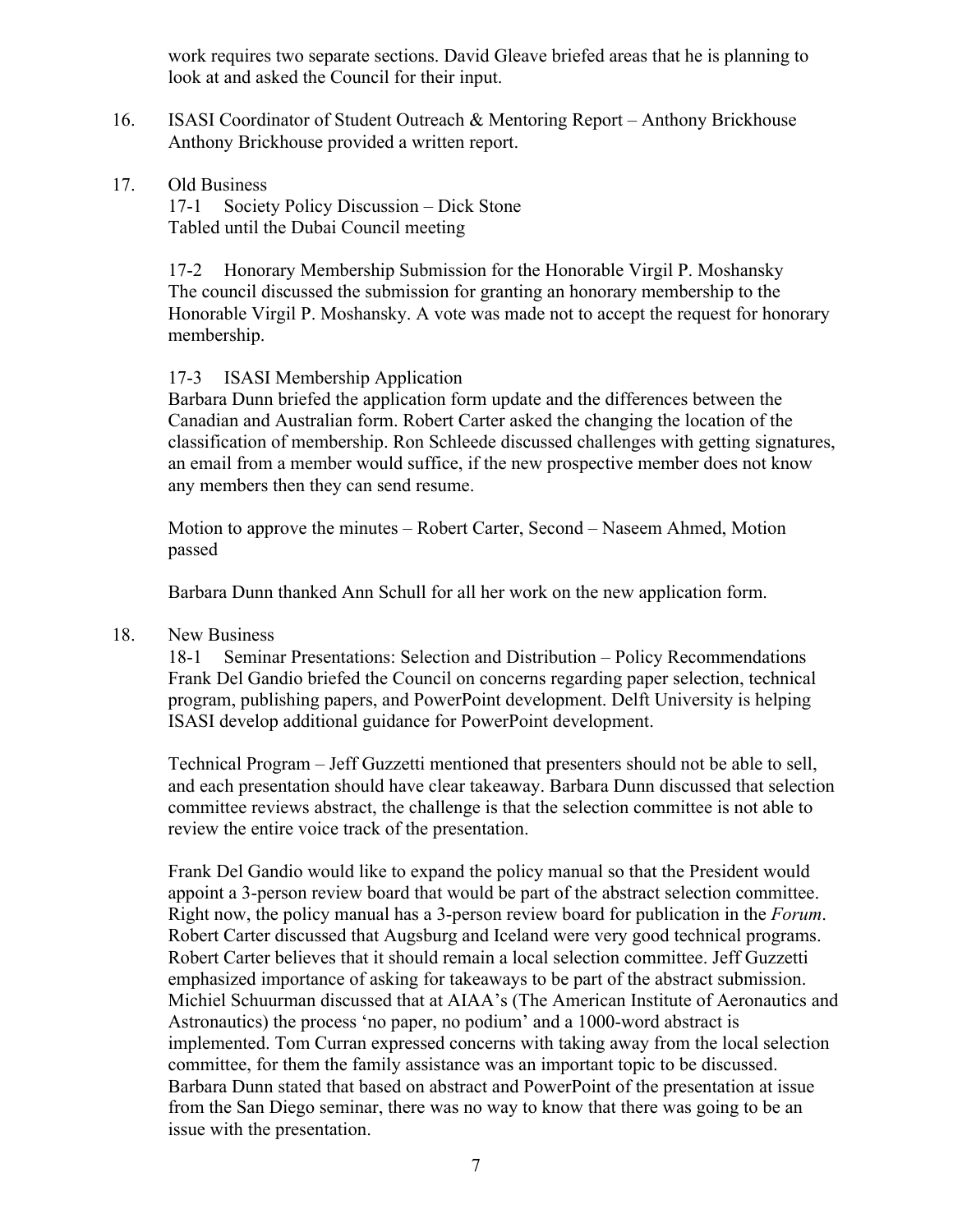The Board is developed to ensure compliance with the policy for the presentations. Frank Del Gandio is leaning towards the review board only reviewing accepted abstracts. Frank Del Gandio said that this will not affected the Dubai seminar.

Marty Martinez said that the *Forum* editor must have a clear understanding of the technical papers. The editor edits the papers for formatting and grammar, but is not a technical review.

Preference to Agencies, Manufacturer, or Corporate Sponsors – Barbara Dunn has expressed concerns with this approach. Caj Frostell believes that there should be some connection to sponsorships. Jeff Guzzetti suggested that provide perhaps a sponsorship day or half day. Dick Stone said that the process works pretty well, but there may be an opportunity for a few small tweaks.

Release of Papers – Barbara Dunn discussed the history of the release of papers. Extensive discussion regarding options for the release of the papers. ESASI gives the papers to attendees and then wait a year for non-members. Jeff Guzzetti was supportive of a length of time before release. Dick Stone suggested providing papers to attendees and members and then wait a year before allowing access to general public. Caj Frostell favors just putting it on the website. Marty Martinez asked the group regarding papers, format and copyright. Papers should be in PDF format.

Frank Del Gandio suggested that the topic be tabled until the Dubai Council Meeting.

Criticism of Agencies/Organizations/etc – Jeff Guzzetti asked for clarification of policy. Frank Hildrup is concerned about limiting the scope of the papers. There is guidance in policy. Dick discussed a situation at the Alaska seminar. It was discussed that there should be an open discussion on topics and should be respected, but the presenter should not be overly criticized.

Updating of Manuals – Frank Del Gandio is recommending that the Review Board take a look at the manuals and provide suggested updates. One month before the Dubai Council Meeting the recommended changes will be disseminated to the Council.

## 18-2 Submitting Agenda Items Proposal – Barbara Dunn

Barbara Dunn briefed her submitted proposal. There were discussions regarding last minutes agenda items. Additionally, Chad Balentine suggested adding Secretary to the proposal, so the language would read "…Documentation shall be sent to the International Secretary and the Office Manager…"

Motion to approve the proposal with the edit regarding submission timelines for Council meeting agenda items – Alister Buckingham, Second – Tom Curran, Motion passed

## 18-3 ISASI Position – Review Timeline of Draft Report

Bob MacIntosh briefed a question regarding reviewing a draft report under ICAO Annex 13. ICAO Annex 13 currently says 60 days, there is a proposal to reduce it to 30 days. ISASI's current position is 30 days. Caj Frostell briefed the history of the 60-day report review from the 1990s. Ron Schleede discussed ISASI's positions.

19. Off agenda items